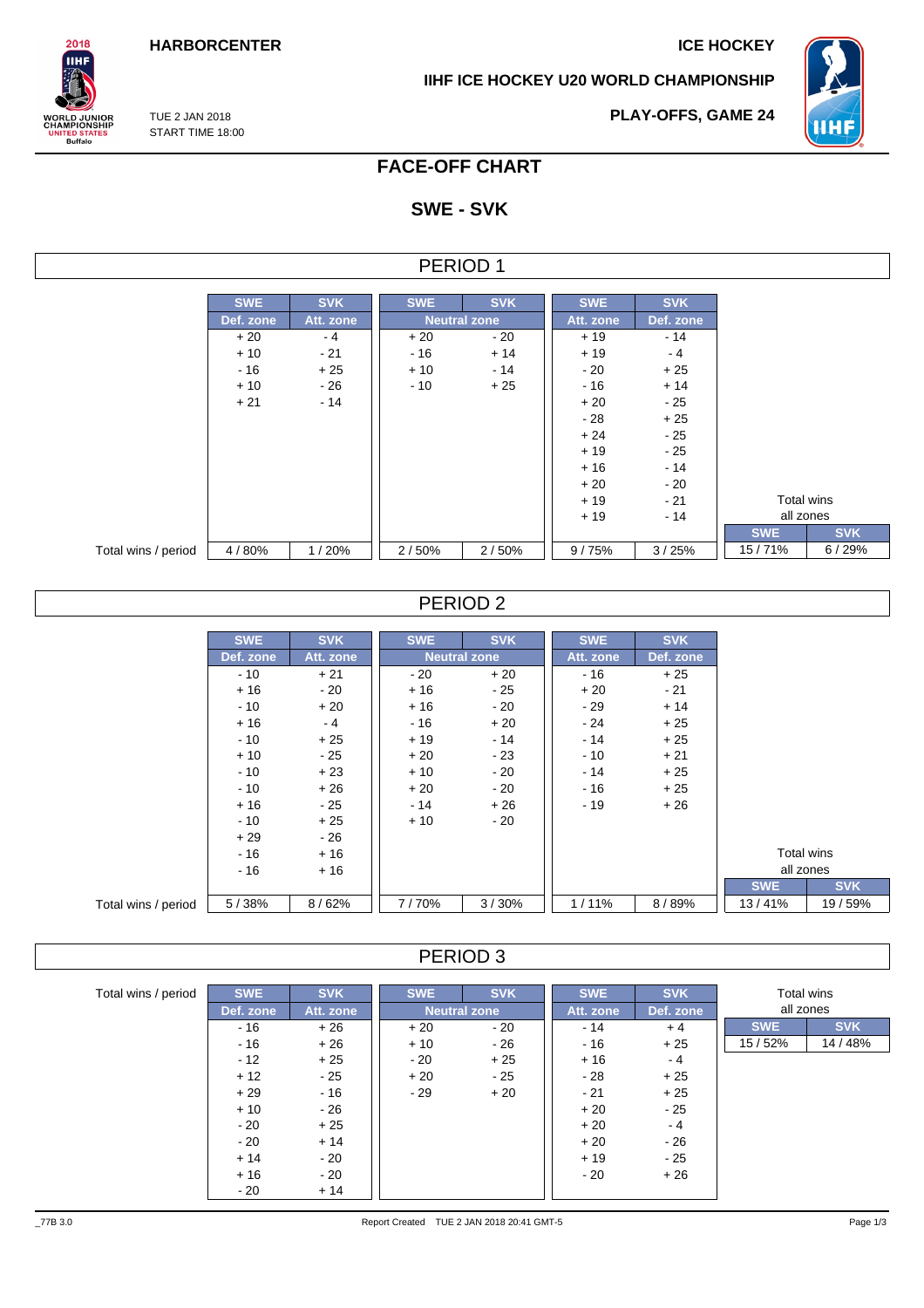

## **IIHF ICE HOCKEY U20 WORLD CHAMPIONSHIP**



**PLAY-OFFS, GAME 24**

TUE 2 JAN 2018 START TIME 18:00

| $-16$<br>$+10$<br>$+20$ | $+26$<br>$-20$<br>$-25$ |       |       |       |       |
|-------------------------|-------------------------|-------|-------|-------|-------|
| 7/50%                   | 50%                     | 3/60% | 2/40% | 5/50% | 5/50% |

# TOTAL

|                   | <b>SWE</b> | SVK       | <b>SWE</b> | <b>SVK</b>          | <b>SWE</b> | <b>SVK</b> | Total wins |            |  |
|-------------------|------------|-----------|------------|---------------------|------------|------------|------------|------------|--|
|                   | Def. zone  | Att. zone |            | <b>Neutral zone</b> | Att. zone  | Def. zone  | all zones  |            |  |
|                   |            |           |            |                     |            |            | <b>SWE</b> | <b>SVK</b> |  |
| Total wins / game | 16 / 50%   | 16/50%    | 12/63%     | 137%                | 15/48%     | 16/52%     | 43/52%     | 39/48%     |  |